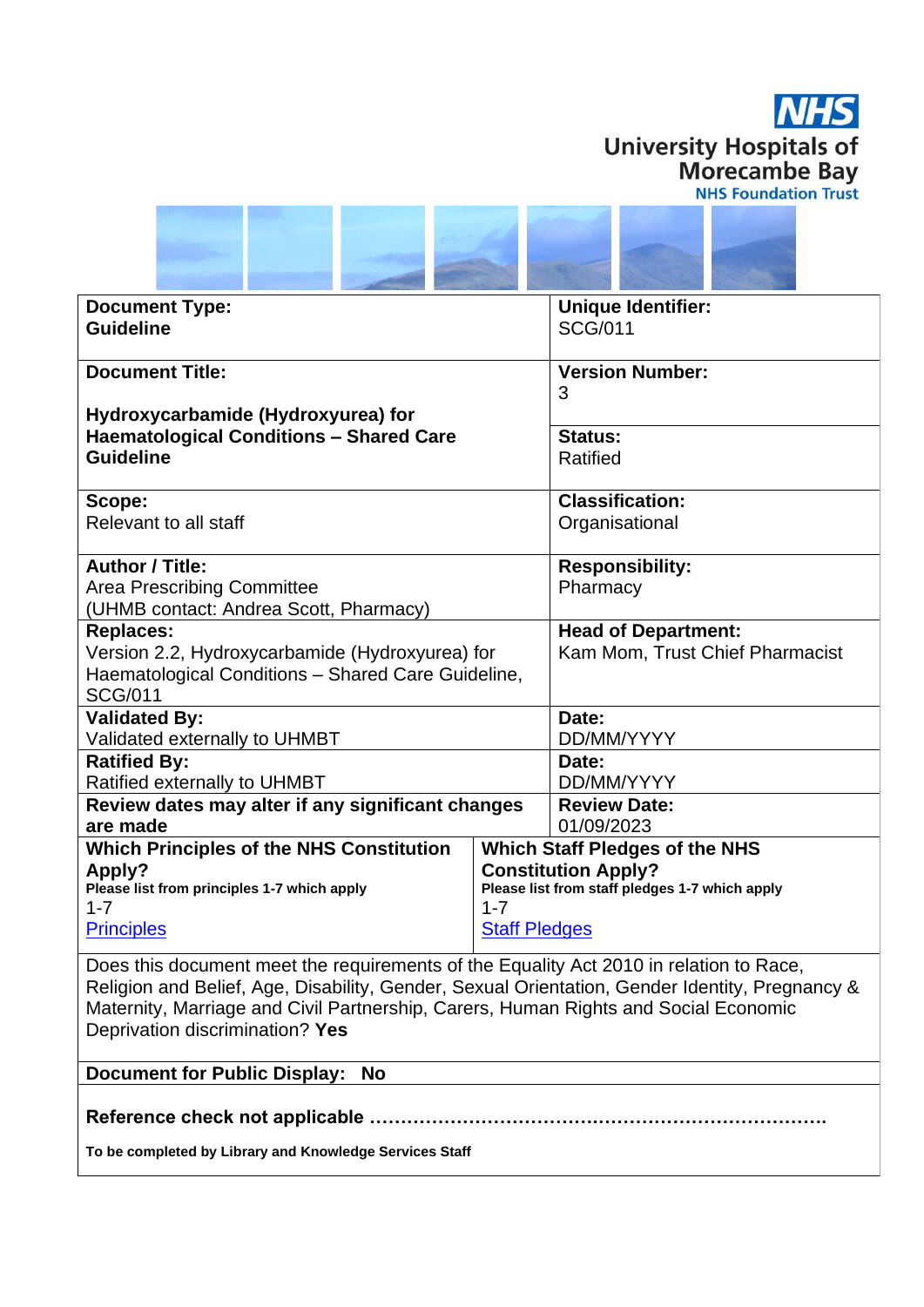## **SHARED CARE GUIDELINE**

Drug: HYDROXYCARBAMIDE (Hydroxyurea) for Haematological Conditions

| <b>Introduction</b>                              | Indication: Used for the management of haematological myeloproliferative disorders<br>including:                                                                                                                                                                                                                                                                                                                                         |  |  |
|--------------------------------------------------|------------------------------------------------------------------------------------------------------------------------------------------------------------------------------------------------------------------------------------------------------------------------------------------------------------------------------------------------------------------------------------------------------------------------------------------|--|--|
|                                                  | Essential thrombocythaemia                                                                                                                                                                                                                                                                                                                                                                                                               |  |  |
|                                                  | Chronic myeloid leukaemia                                                                                                                                                                                                                                                                                                                                                                                                                |  |  |
|                                                  | Primary proliferative polycythaemia (polycythaemia vera)                                                                                                                                                                                                                                                                                                                                                                                 |  |  |
|                                                  | Myelofibrosis                                                                                                                                                                                                                                                                                                                                                                                                                            |  |  |
|                                                  | Unclassified myeloproliferative disorders<br>$\bullet$                                                                                                                                                                                                                                                                                                                                                                                   |  |  |
| Dosage &<br><b>Administration</b>                | Hydroxycarbamide is available as 0.5g capsules                                                                                                                                                                                                                                                                                                                                                                                           |  |  |
|                                                  | Starting doses are typically 0.5g or 1.0g daily and subsequent dosing is<br>٠<br>determined by the FBC, typically ranging from $0.5g - 2.0g$ daily. It is common for<br>the dose to vary according to the day of the week.                                                                                                                                                                                                               |  |  |
|                                                  | Most patients require several dose adjustments in the first months of treatment<br>$\bullet$<br>and then fewer adjustments subsequently. The hospital will initiate treatment and<br>will generally provide at least 6 weeks' supply, or longer if necessary to confirm<br>that the medication is effective, tolerated and likely to be continued. The hospital<br>team will inform the GP when they wish them to take over prescribing. |  |  |
| <b>Secondary Care</b><br><b>Responsibilities</b> | 1. Initiate the hydroxycarbamide treatment, and advise the GP (in writing) of any<br>dose modifications required.                                                                                                                                                                                                                                                                                                                        |  |  |
|                                                  | 2. Arrange shared care with patient's GP once a stable dose has been achieved<br>after a minimum of 6 weeks.                                                                                                                                                                                                                                                                                                                             |  |  |
|                                                  | Provide patient/carer with relevant written information on use, side effects and<br>3.<br>need for monitoring of medication.                                                                                                                                                                                                                                                                                                             |  |  |
|                                                  | Baseline tests: FBC, LFT, U&E.<br>4.                                                                                                                                                                                                                                                                                                                                                                                                     |  |  |
|                                                  | Review results of safety monitoring and request additional tests as required.<br>5.                                                                                                                                                                                                                                                                                                                                                      |  |  |
|                                                  | Disease monitoring – response to treatment and need to continue therapy.<br>6.                                                                                                                                                                                                                                                                                                                                                           |  |  |
|                                                  | Continue to review the patient at agreed specified intervals, sending a written<br>7.<br>summary to the GP whenever the patient is reviewed, including the current dose<br>to be prescribed.                                                                                                                                                                                                                                             |  |  |
|                                                  | Provide any other advice or information for the GP if required.<br>8.                                                                                                                                                                                                                                                                                                                                                                    |  |  |
| <b>Primary Care</b><br><b>Responsibilities</b>   | 1. Prescribe hydroxycarbamide as per the written dosage supplied by the hospital<br>specialist.                                                                                                                                                                                                                                                                                                                                          |  |  |
|                                                  | 2. Arrange and record ongoing monitoring as agreed with specialist (some<br>specialists may choose to arrange their own monitoring instead).                                                                                                                                                                                                                                                                                             |  |  |
|                                                  | 3.<br>Identify and report adverse events to the specialist and the MHRA.                                                                                                                                                                                                                                                                                                                                                                 |  |  |
|                                                  | Ensure no drug interactions with other medicines.<br>4.                                                                                                                                                                                                                                                                                                                                                                                  |  |  |
|                                                  | 5.<br>Administer influenza vaccine annually.                                                                                                                                                                                                                                                                                                                                                                                             |  |  |
|                                                  | Check the patient as had one dose of pneumococcal vaccine (re-vaccination is<br>6.<br>not recommended) - see BNF.                                                                                                                                                                                                                                                                                                                        |  |  |